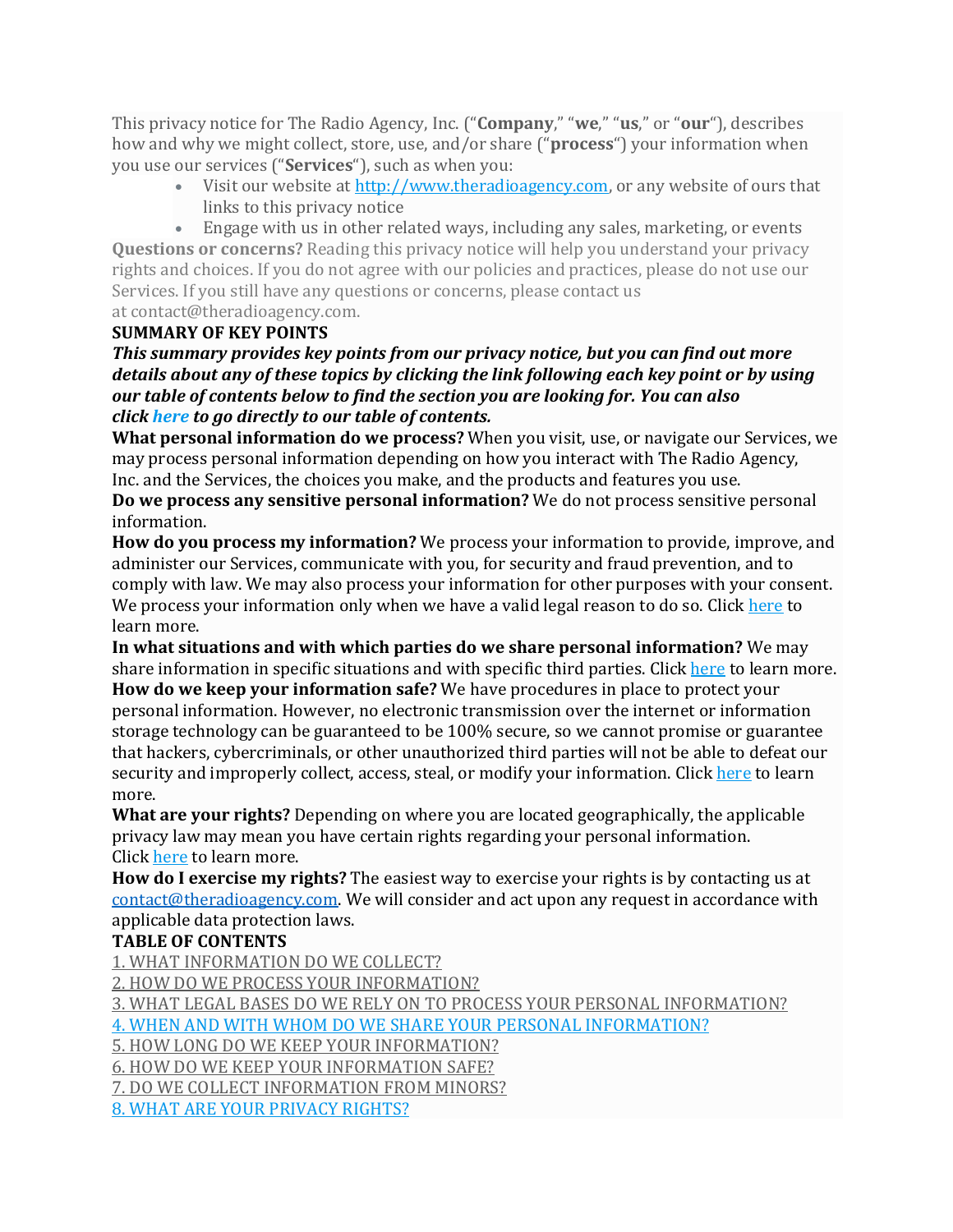### 9. CONTROLS FOR [DO-NOT-TRACK](https://www.radiodirect.com/privacy-policy/#DNT) FEATURES

### 10. DO [CALIFORNIA](https://www.radiodirect.com/privacy-policy/#caresidents) RESIDENTS HAVE SPECIFIC PRIVACY RIGHTS?

11. DO WE MAKE [UPDATES](https://www.radiodirect.com/privacy-policy/#policyupdates) TO THIS NOTICE?

12. HOW CAN YOU [CONTACT](https://www.radiodirect.com/privacy-policy/#contact) US ABOUT THIS NOTICE?

13. HOW CAN YOU REVIEW, UPDATE, OR DELETE THE DATA WE [COLLECT](https://www.radiodirect.com/privacy-policy/#request) FROM YOU?

# **1. WHAT INFORMATION DO WE COLLECT?**

# **Personal information you disclose to us**

*In Short: We collect personal information that you provide to us.*

We collect personal information that you voluntarily provide to us when you express an interest in obtaining information about us or our products and Services, when you participate in activities on the Services, or otherwise when you contact us.

**Personal Information Provided by You.** The personal information that we collect depends on the context of your interactions with us and the Services, the choices you make, and the products and features you use. The personal information we collect may include the following:

- names
- phone numbers
- email addresses
- *job* titles
- mailing addresses

#### **Sensitive Information.** We do not process sensitive information.

All personal information that you provide to us must be true, complete, and accurate, and you must notify us of any changes to such personal information.

#### **Information automatically collected**

*In Short: Some information — such as your Internet Protocol (IP) address and/or browser and device characteristics — is collected automatically when you visit our Services.* We automatically collect certain information when you visit, use, or navigate the Services. This information does not reveal your specific identity (like your name or contact information) but may include device and usage information, such as your IP address, browser and device characteristics, operating system, language preferences, referring URLs, device name, country, location, information about how and when you use our Services, and other technical information. This information is primarily needed to maintain the security and operation of our Services, and for our internal analytics and reporting purposes.

The information we collect includes:

- *Log and Usage Data.* Log and usage data is service-related, diagnostic, usage, and performance information our servers automatically collect when you access or use our Services and which we record in log files. Depending on how you interact with us, this log data may include your IP address, device information, browser type, and settings and information about your activity in the Services (such as the date/time stamps associated with your usage, pages and files viewed, searches, and other actions you take such as which features you use), device event information (such as system activity, error reports (sometimes called "crash dumps"), and hardware settings).
- *Device Data.* We collect device data such as information about your computer, phone, tablet, or other device you use to access the Services. Depending on the device used, this device data may include information such as your IP address (or proxy server), device and application identification numbers, location, browser type, hardware model, Internet service provider and/or mobile carrier, operating system, and system configuration information.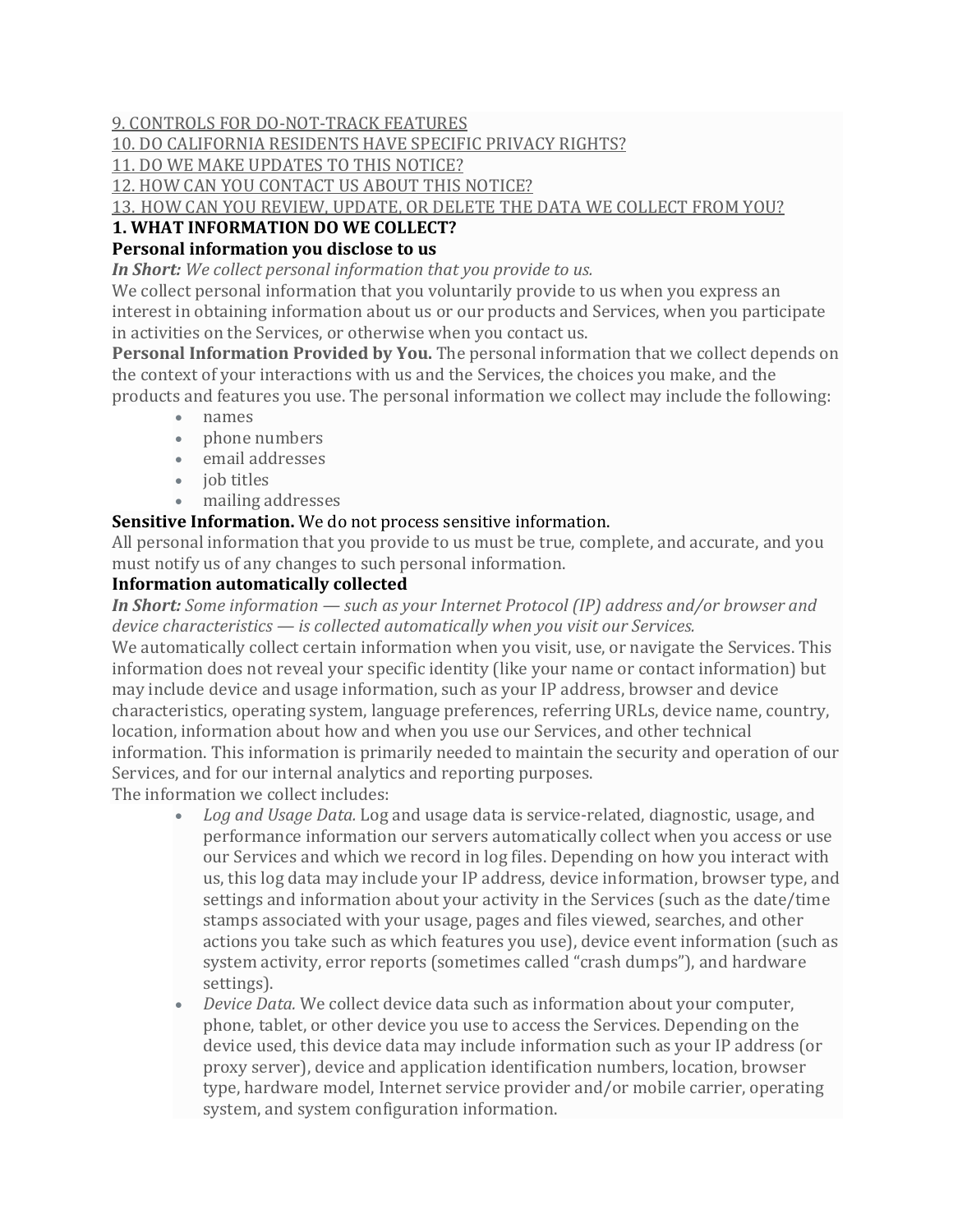• *Location Data.* We collect location data such as information about your device's location, which can be either precise or imprecise. How much information we collect depends on the type and settings of the device you use to access the Services. For example, we may use GPS and other technologies to collect geolocation data that tells us your current location (based on your IP address). You can opt out of allowing us to collect this information either by refusing access to the information or by disabling your Location setting on your device. However, if you choose to opt out, you may not be able to use certain aspects of the Services.

# **2. HOW DO WE PROCESS YOUR INFORMATION?**

*In Short: We process your information to provide, improve, and administer our Services, communicate with you, for security and fraud prevention, and to comply with law. We may also process your information for other purposes with your consent.*

**We process your personal information for a variety of reasons, depending on how you interact with our Services, including:**

- **To send you marketing and promotional communications.** We may process the personal information you send to us for our marketing purposes, if this is in accordance with your marketing preferences. You can opt out of our marketing emails at any time. For more information, see "WHAT ARE YOUR [PRIVACY](https://www.radiodirect.com/privacy-policy/#privacyrights) [RIGHTS?](https://www.radiodirect.com/privacy-policy/#privacyrights)" below).
- **To save or protect an individual's vital interest.** We may process your information when necessary to save or protect an individual's vital interest, such as to prevent harm.

# **3. WHAT LEGAL BASES DO WE RELY ON TO PROCESS YOUR INFORMATION?**

*In Short: We only process your personal information when we believe it is necessary and we have a valid legal reason (i.e., legal basis) to do so under applicable law, like with your consent, to comply with laws, to provide you with services to enter into or fulfill our contractual obligations, to protect your rights, or to fulfill our legitimate business interests.*

#### *If you are located in the EU or UK, this section applies to you.*

The General Data Protection Regulation (GDPR) and UK GDPR require us to explain the valid legal bases we rely on in order to process your personal information. As such, we may rely on the following legal bases to process your personal information:

- **Consent.** We may process your information if you have given us permission (i.e., consent) to use your personal information for a specific purpose. You can withdraw your consent at any time.
- **Legitimate Interests.** We may process your information when we believe it is reasonably necessary to achieve our legitimate business interests and those interests do not outweigh your interests and fundamental rights and freedoms. For example, we may process your personal information for some of the purposes described in order to:
- Send users information about special offers and discounts on our products and services
- **Legal Obligations.** We may process your information where we believe it is necessary for compliance with our legal obligations, such as to cooperate with a law enforcement body or regulatory agency, exercise or defend our legal rights, or disclose your information as evidence in litigation in which we are involved.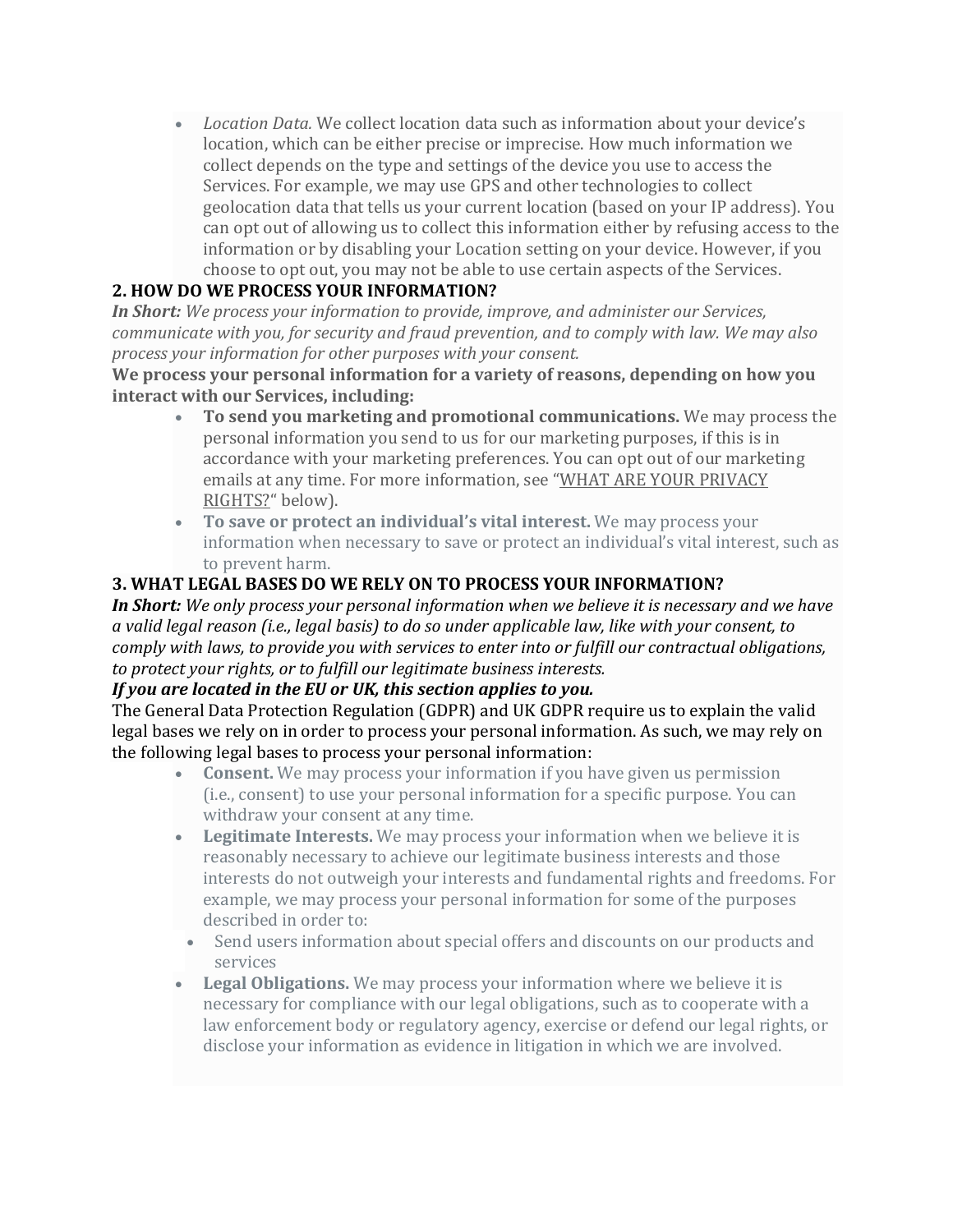• **Vital Interests.** We may process your information where we believe it is necessary to protect your vital interests or the vital interests of a third party, such as situations involving potential threats to the safety of any person.

### *If you are located in Canada, this section applies to you.*

We may process your information if you have given us specific permission (i.e., express consent) to use your personal information for a specific purpose, or in situations where your permission can be inferred (i.e., implied consent). You can withdraw your consent at any time. Click [here](https://www.radiodirect.com/privacy-policy/#withdrawconsent) to learn more.

In some exceptional cases, we may be legally permitted under applicable law to process your information without your consent, including, for example:

- If collection is clearly in the interests of an individual and consent cannot be obtained in a timely way
- For investigations and fraud detection and prevention
- For business transactions provided certain conditions are met
- If it is contained in a witness statement and the collection is necessary to assess, process, or settle an insurance claim
- For identifying injured, ill, or deceased persons and communicating with next of kin
- If we have reasonable grounds to believe an individual has been, is, or may be victim of financial abuse
- If disclosure is required to comply with a subpoena, warrant, court order, or rules of the court relating to the production of records
- If it was produced by an individual in the course of their employment, business, or profession and the collection is consistent with the purposes for which the information was produced
- If the collection is solely for journalistic, artistic, or literary purposes
- If the information is publicly available and is specified by the regulations

# **4. WHEN AND WITH WHOM DO WE SHARE YOUR PERSONAL INFORMATION?**

*In Short: We may share information in specific situations described in this section and/or with the following third parties.*

# We may need to share your personal information in the following situations:

- **Business Transfers.** We may share or transfer your information in connection with, or during negotiations of, any merger, sale of company assets, financing, or acquisition of all or a portion of our business to another company.
- **Business Partners.** We may share your information with our business partners to offer you certain products, services, or promotions.

# **5. HOW LONG DO WE KEEP YOUR INFORMATION?**

In Short: We keep your information for as long as necessary to fulfill the purposes outlined in this *privacy notice unless otherwise required by law.*

We will only keep your personal information for as long as it is necessary for the purposes set out in this privacy notice, unless a longer retention period is required or permitted by law (such as tax, accounting, or other legal requirements).

When we have no ongoing legitimate business need to process your personal information, we will either delete or anonymize such information, or, if this is not possible (for example, because your personal information has been stored in backup archives), then we will securely store your personal information and isolate it from any further processing until deletion is possible.

# **6. HOW DO WE KEEP YOUR INFORMATION SAFE?**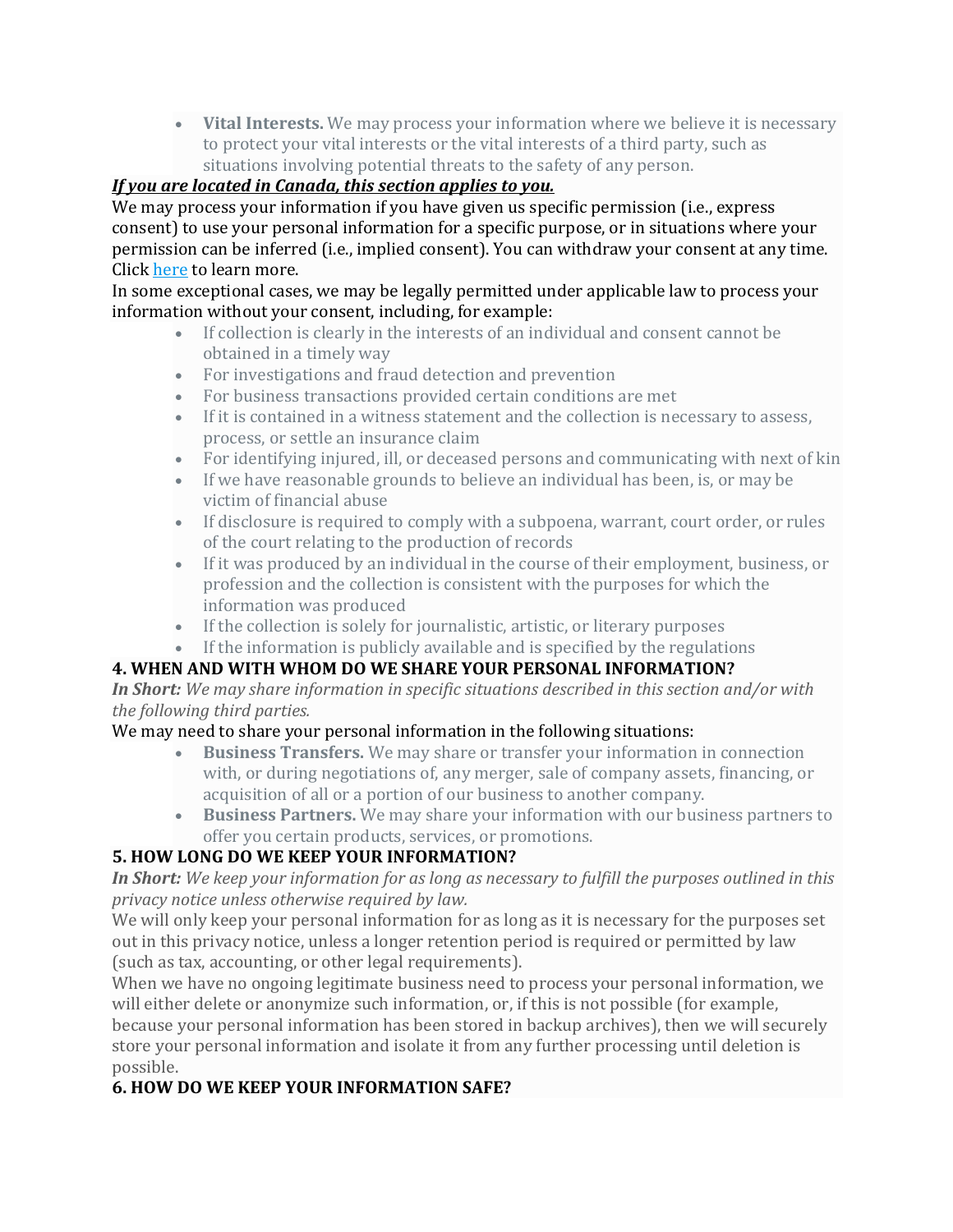#### *In Short: We aim to protect your personal information through a system of organizational and technical security measures.*

We have implemented appropriate and reasonable technical and organizational security measures designed to protect the security of any personal information we process. However, despite our safeguards and efforts to secure your information, no electronic transmission over the Internet or information storage technology can be guaranteed to be 100% secure, so we cannot promise or guarantee that hackers, cybercriminals, or other unauthorized third parties will not be able to defeat our security and improperly collect, access, steal, or modify your information. Although we will do our best to protect your personal information, transmission of personal information to and from our Services is at your own risk. You should only access the Services within a secure environment.

### **7. DO WE COLLECT INFORMATION FROM MINORS?**

*In Short: We do not knowingly collect data from or market to children under 18 years of age.* We do not knowingly solicit data from or market to children under 18 years of age.

# **8. WHAT ARE YOUR PRIVACY RIGHTS?**

*In Short: In some regions, such as the European Economic Area (EEA), United Kingdom (UK), and Canada, you have rights that allow you greater access to and control over your personal information.*

In some regions (like the EEA, UK, and Canada), you have certain rights under applicable data protection laws. These may include the right (i) to request access and obtain a copy of your personal information, (ii) to request rectification or erasure; (iii) to restrict the processing of your personal information; and (iv) if applicable, to data portability. In certain circumstances, you may also have the right to object to the processing of your personal information. You can make such a request by contacting us by using the contact details provided in the section "[HOW](https://www.radiodirect.com/privacy-policy/#contact) CAN YOU [CONTACT](https://www.radiodirect.com/privacy-policy/#contact) US ABOUT THIS NOTICE?" below.

We will consider and act upon any request in accordance with applicable data protection laws.

If you are located in the EEA or UK and you believe we are unlawfully processing your personal information, you also have the right to complain to your local data protection supervisory authority. You can find their contact details here: [https://ec.europa.eu/justice/data](https://ec.europa.eu/justice/data-protection/bodies/authorities/index_en.htm)[protection/bodies/authorities/index\\_en.htm.](https://ec.europa.eu/justice/data-protection/bodies/authorities/index_en.htm)

If you are located in Switzerland, the contact details for the data protection authorities are available here: [https://www.edoeb.admin.ch/edoeb/en/home.html.](https://www.edoeb.admin.ch/edoeb/en/home.html)

**Withdrawing your consent:** If we are relying on your consent to process your personal information, which may be express and/or implied consent depending on the applicable law, you have the right to withdraw your consent at any time. You can withdraw your consent at any time by contacting us by using the contact details provided in the section "[HOW](https://www.radiodirect.com/privacy-policy/#contact) CAN YOU [CONTACT](https://www.radiodirect.com/privacy-policy/#contact) US ABOUT THIS NOTICE?" below.

However, please note that this will not affect the lawfulness of the processing before its withdrawal, nor when applicable law allows, will it affect the processing of your personal information conducted in reliance on lawful processing grounds other than consent.

**Opting out of marketing and promotional communications:** You can unsubscribe from our marketing and promotional communications at any time by contacting us using the details provided in the section "HOW CAN YOU [CONTACT](https://www.radiodirect.com/privacy-policy/#contact) US ABOUT THIS NOTICE?" below. You will then be removed from the marketing lists. However, we may still communicate with you — for example, to send you service-related messages that are necessary for the administration and use of your account, to respond to service requests, or for other non-marketing purposes.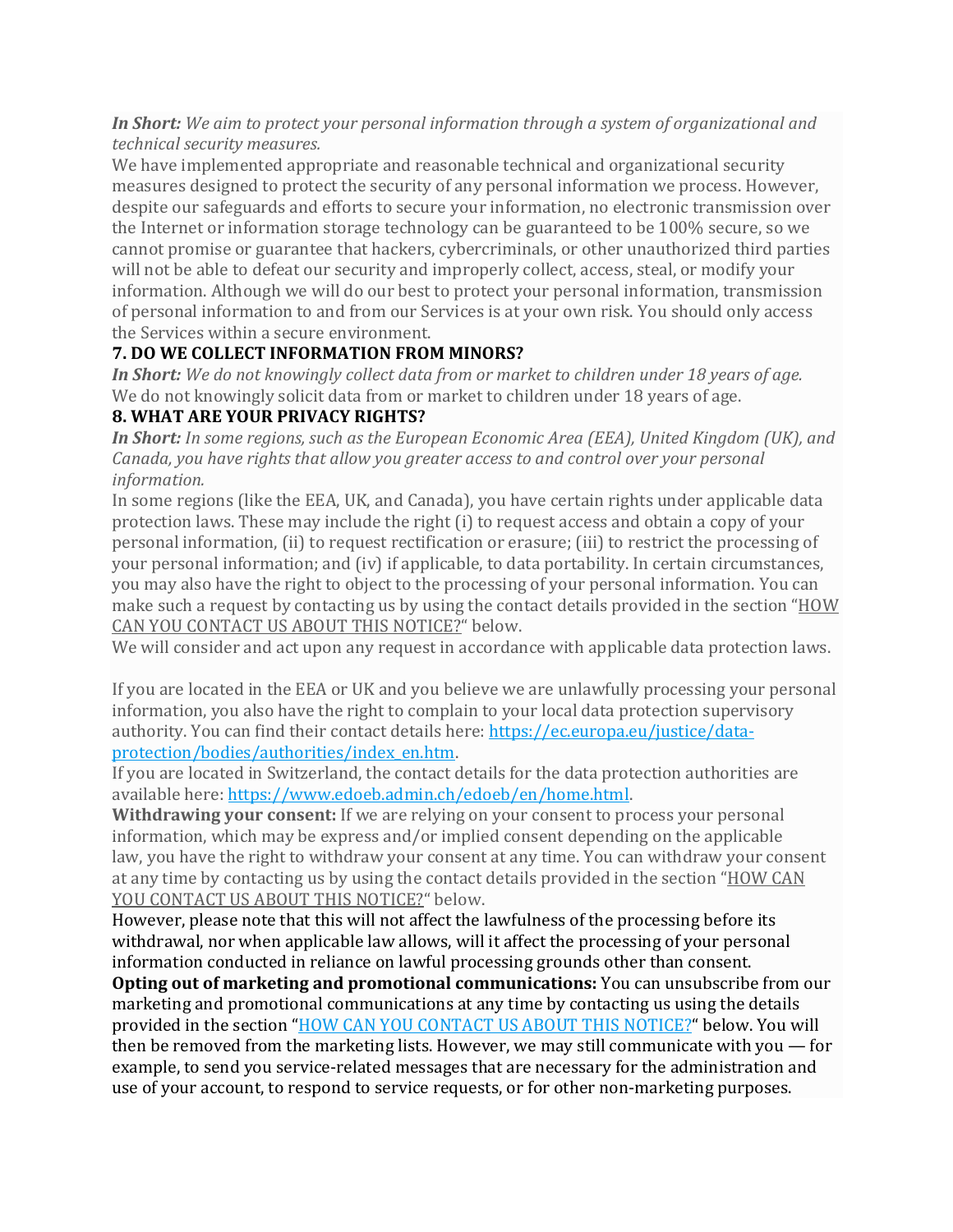If you have questions or comments about your privacy rights, you may email us at contact@theradioagency.com.

### **9. CONTROLS FOR DO-NOT-TRACK FEATURES**

Most web browsers and some mobile operating systems and mobile applications include a Do-Not-Track ("DNT") feature or setting you can activate to signal your privacy preference not to have data about your online browsing activities monitored and collected. At this stage no uniform technology standard for recognizing and implementing DNT signals has been finalized. As such, we do not currently respond to DNT browser signals or any other mechanism that automatically communicates your choice not to be tracked online. If a standard for online tracking is adopted that we must follow in the future, we will inform you about that practice in a revised version of this privacy notice.

# **10. DO CALIFORNIA RESIDENTS HAVE SPECIFIC PRIVACY RIGHTS?**

*In Short: Yes, if you are a resident of California, you are granted specific rights regarding access to your personal information.*

California Civil Code Section 1798.83, also known as the "Shine The Light" law, permits our users who are California residents to request and obtain from us, once a year and free of charge, information about categories of personal information (if any) we disclosed to third parties for direct marketing purposes and the names and addresses of all third parties with which we shared personal information in the immediately preceding calendar year. If you are a California resident and would like to make such a request, please submit your request in writing to us using the contact information provided below.

If you are under 18 years of age, reside in California, and have a registered account with Services, you have the right to request removal of unwanted data that you publicly post on the Services. To request removal of such data, please contact us using the contact information provided below and include the email address associated with your account and a statement that you reside in California. We will make sure the data is not publicly displayed on the Services, but please be aware that the data may not be completely or comprehensively removed from all our systems (e.g., backups, etc.).

# **CCPA Privacy Notice**

The California Code of Regulations defines a "resident" as:

(1) every individual who is in the State of California for other than a temporary or transitory purpose and

(2) every individual who is domiciled in the State of California who is outside the State of California for a temporary or transitory purpose

All other individuals are defined as "non-residents."

If this definition of "resident" applies to you, we must adhere to certain rights and obligations regarding your personal information.

#### **What categories of personal information do we collect?**

We have collected the following categories of personal information in the past twelve (12) months:

| A. Identifiers | Contact details, such as real name, alias, postal<br>address, telephone or mobile contact number, unique<br>personal identifier, online identifier, Internet<br>Protocol address, email address, and account name |
|----------------|-------------------------------------------------------------------------------------------------------------------------------------------------------------------------------------------------------------------|
|----------------|-------------------------------------------------------------------------------------------------------------------------------------------------------------------------------------------------------------------|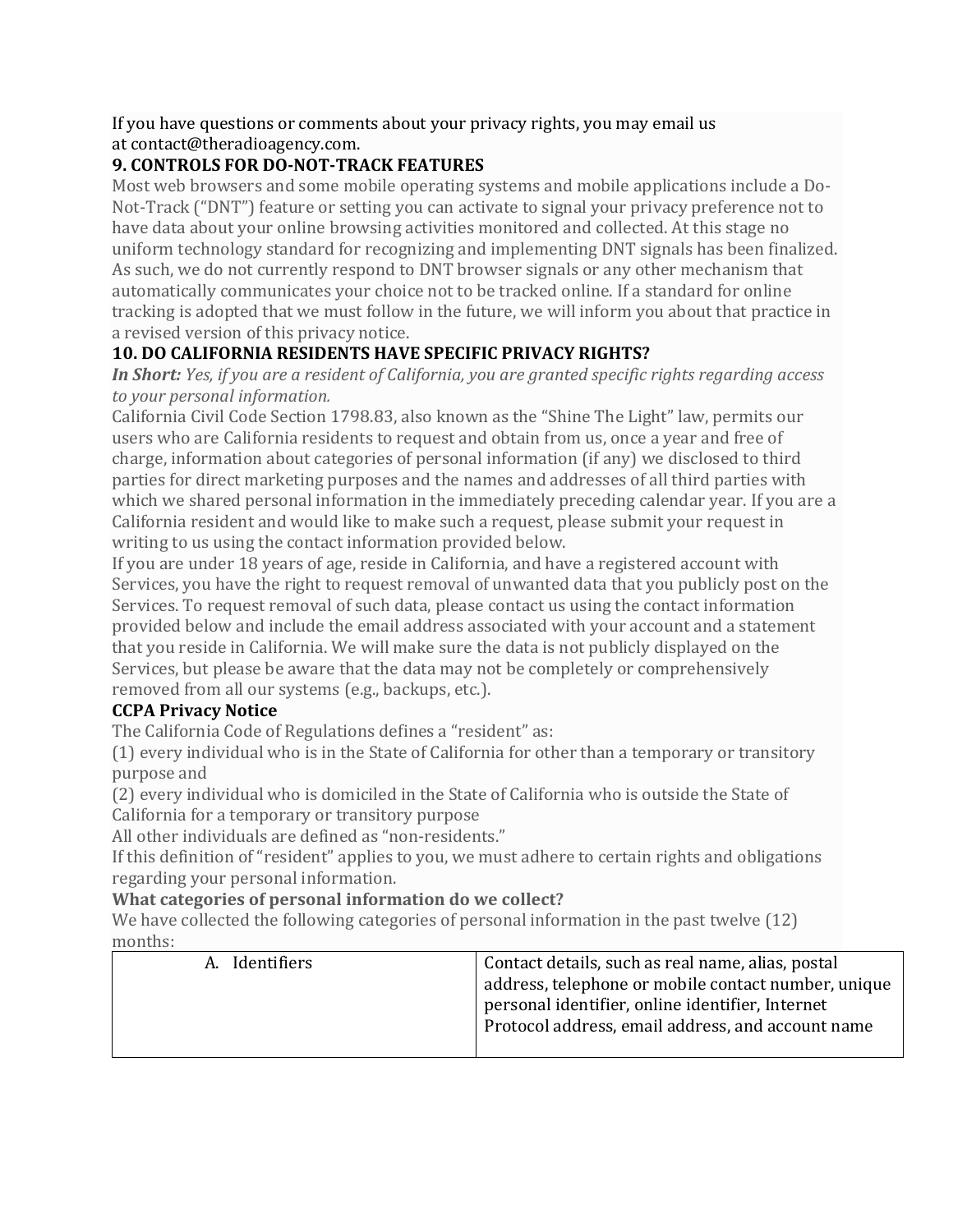|    | <b>B.</b> Personal information<br>categories listed in the<br>California Customer Records<br>statute | Name, contact information, education, employment,<br>employment history, and financial information                                                                   |
|----|------------------------------------------------------------------------------------------------------|----------------------------------------------------------------------------------------------------------------------------------------------------------------------|
|    | C. Commercial information                                                                            | Transaction information, purchase history, financial<br>details, and payment                                                                                         |
|    | D. Internet or other similar<br>network activity                                                     | Browsing history, search history, online behavior,<br>interest data, and interactions with our and other<br>websites, applications, systems, and advertisements      |
| Е. | Geolocation data                                                                                     | Device location                                                                                                                                                      |
|    | F. Audio, electronic, visual,<br>thermal, olfactory, or similar<br>information                       | Images and audio, video or call recordings created in<br>connection with our business                                                                                |
|    | G. Professional or employment-<br>related information                                                | Business contact details in order to provide you our<br>services at a business level or job title, work history,<br>and professional qualifications if you apply for |
|    | H. Inferences drawn from other<br>personal information                                               | Inferences drawn from any of the collected personal<br>information listed above to create a profile or<br>summary about, for example, an individual's<br>preferences |

We may also collect other personal information outside of these categories instances where you interact with us in person, online, or by phone or mail in the context of:

- Receiving help through our customer support channels;
- Participation in customer surveys or contests; and
- Facilitation in the delivery of our Services and to respond to your inquiries.

#### **How do we use and share your personal information?**

#### More information about our data collection and sharing practices can be found in this privacy notice.

You may contact us by calling toll-free at (800) 969-2636, or by referring to the contact details at the bottom of this document.

If you are using an authorized agent to exercise your right to opt out we may deny a request if the authorized agent does not submit proof that they have been validly authorized to act on your behalf.

#### **Will your information be shared with anyone else?**

We may disclose your personal information with our service providers pursuant to a written contract between us and each service provider. Each service provider is a for-profit entity that processes the information on our behalf.

We may use your personal information for our own business purposes, such as for undertaking internal research for technological development and demonstration. This is not considered to be "selling" of your personal information.

The Radio Agency, Inc. has not disclosed or sold any personal information to third parties for a business or commercial purpose in the preceding twelve (12) months.

#### **Your rights with respect to your personal data**

Right to request deletion of the data — Request to delete

You can ask for the deletion of your personal information. If you ask us to delete your personal information, we will respect your request and delete your personal information, subject to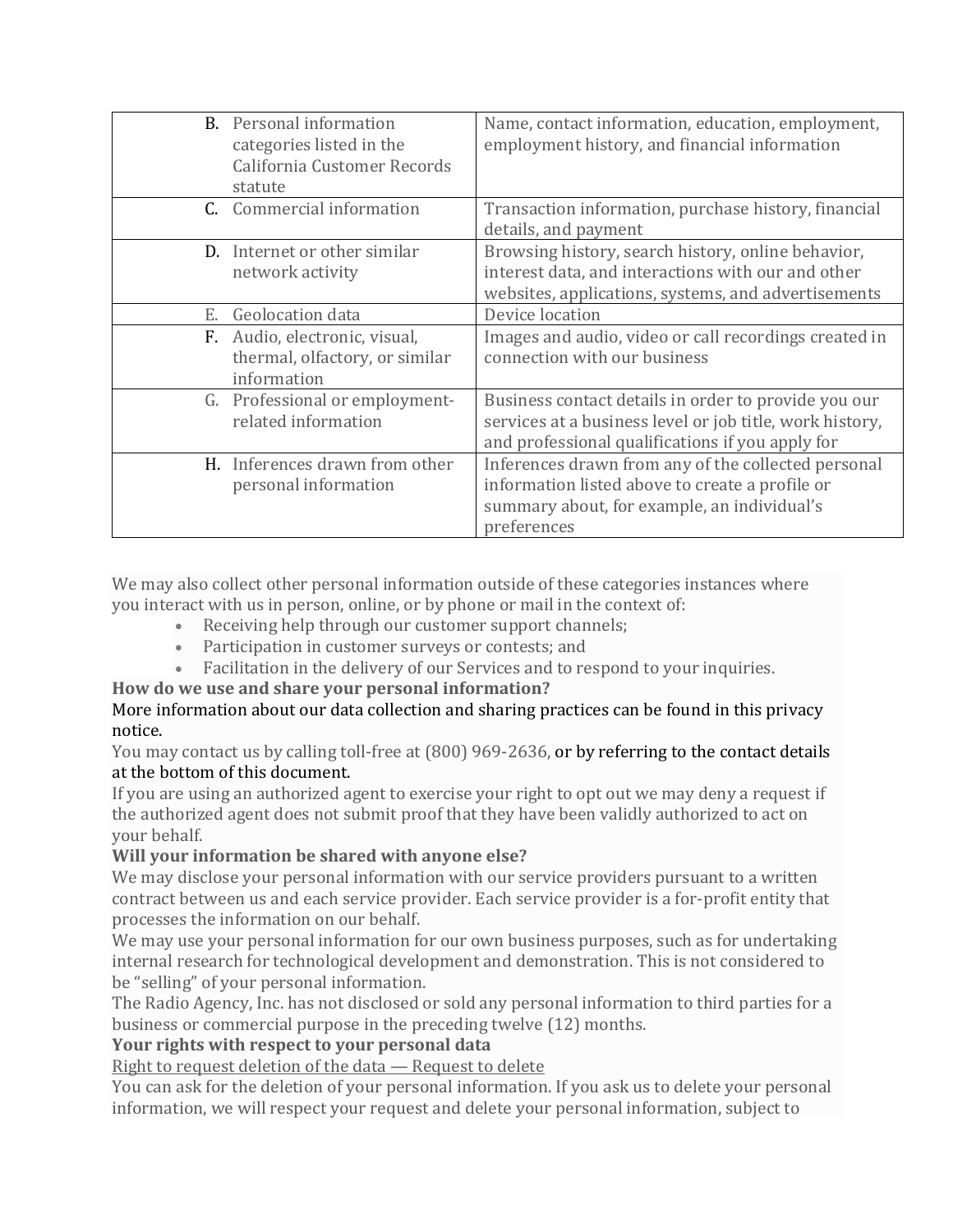certain exceptions provided by law, such as (but not limited to) the exercise by another consumer of his or her right to free speech, our compliance requirements resulting from a legal obligation, or any processing that may be required to protect against illegal activities. Right to be informed — Request to know

Depending on the circumstances, you have a right to know:

- whether we collect and use your personal information;
- the categories of personal information that we collect;
- the purposes for which the collected personal information is used;
- whether we sell your personal information to third parties;
- the categories of personal information that we sold or disclosed for a business purpose;
- the categories of third parties to whom the personal information was sold or disclosed for a business purpose; and
- the business or commercial purpose for collecting or selling personal information.

In accordance with applicable law, we are not obligated to provide or delete consumer information that is de-identified in response to a consumer request or to re-identify individual data to verify a consumer request.

Right to Non-Discrimination for the Exercise of a Consumer's Privacy Rights We will not discriminate against you if you exercise your privacy rights.

Verification process

Upon receiving your request, we will need to verify your identity to determine you are the same person about whom we have the information in our system. These verification efforts require us to ask you to provide information so that we can match it with information you have previously provided us. For instance, depending on the type of request you submit, we may ask you to provide certain information so that we can match the information you provide with the information we already have on file, or we may contact you through a communication method (e.g., phone or email) that you have previously provided to us. We may also use other verification methods as the circumstances dictate.

We will only use personal information provided in your request to verify your identity or authority to make the request. To the extent possible, we will avoid requesting additional information from you for the purposes of verification. However, if we cannot verify your identity from the information already maintained by us, we may request that you provide additional information for the purposes of verifying your identity and for security or fraudprevention purposes. We will delete such additionally provided information as soon as we finish verifying you.

Other privacy rights

- You may object to the processing of your personal information.
- You may request correction of your personal data if it is incorrect or no longer relevant, or ask to restrict the processing of the information.
- You can designate an authorized agent to make a request under the CCPA on your behalf. We may deny a request from an authorized agent that does not submit proof that they have been validly authorized to act on your behalf in accordance with the CCPA.
- You may request to opt out from future selling of your personal information to third parties. Upon receiving an opt-out request, we will act upon the request as soon as feasibly possible.